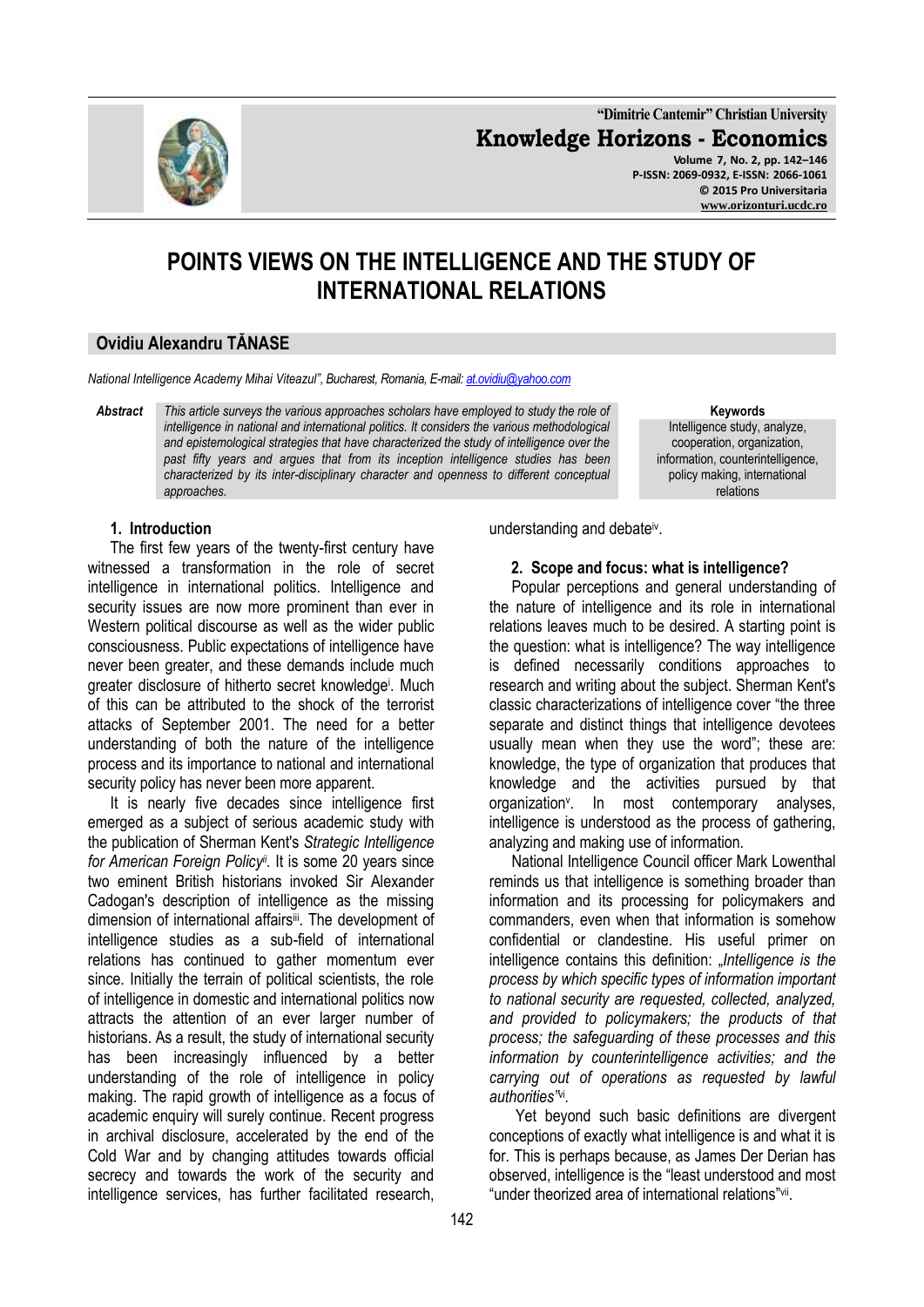Many observers tend to understand intelligence primarily as a tool of foreign and defence policy making. Others focus on its role in domestic security. Still others concentrate on the role intelligence services have played as mechanisms of state oppression<sup>viii</sup>. One interesting divergence of views pertains to the basic character of intelligence. Michael Herman (a fanner practitioner) treats it as a form of state power in its own right and this conceptualization is at the heart of the analysis in his influential study *Intelligence Power in Peace and War.ix* John Ferris proffers a different view, judging that "intelligence is not a form of power but a means to guide its use, whether as a combat multiplier, or by helping one to understand one's environment and options, and thus how to apply force or leverage, and against whom"<sup>x</sup>. Whichever formulation one adopts and whatever the quality of intelligence, it is the judgment of political leaders and their grasp of the value and limitations of intelligence that is most crucial<sup>xi</sup>.

A good illustration of the difficulties inherent in defining intelligence is the controversial question of secret intervention in other societies (most commonly referred to as "covert action"). Scholars have frequently ignored covert action in their analyses of intelligence. As Elizabeth Anderson has argued: "the specific subject of covert action as an element of intelligence has suffered a deficiency of serious study". She further observes that *while academics have developed different theoretical concepts to explain other instruments of international relations - for example, weapons, trade and diplomacy - the separation of covert action from "traditional" foreign policy instruments means that these same concepts have not been applied to covert actionxii .*

There is also substantial, if rarely articulated, divergence in approaches to studying intelligence. Scholars tend to approach the subject from three relatively distinct perspectives, in the pursuit of relatively distinct objectives. The first approach, favoured among international historians in particular, but also characteristic of theoretical approaches that seek to explain the relationship between organizational structure and policy making, conceives of the study of intelligence primarily as a means of acquiring new information in order to explain specific decisions made by policy makers in both peace and war. Close attention is paid by these scholars to the process of intelligence collection, to the origin and nature of individual sources of intelligence, and to the precise use that is made of intelligence as it travels up the chain of decision.

A second approach strives to establish general models that can explain success and failure in the intelligence process. Characteristic of political science approaches to the discipline; it focuses almost exclusively on the levels of analysis and decision. Decisive importance is attributed by adherents of this approach to structural and cognitive obstacles to the effective use of intelligence in the policy process. The aim is to identify and analyze the personal, political and institutional biases that characterize intelligence organizations and affect their performance in the decision making process. The emphasis is on the role of preconceptions and underlying assumptions in conditioning the way intelligence is analyzed and used. The result has been a range of insights into the nature of perception and misperception, the difficulty in preventing surprise, and the politicization of the intelligence processxiii. Both of the first two conceptual approaches focus primarily on intelligence as a tool of foreign and defense policy making.

A third approach focuses instead on the political function of intelligence as a means of state control. The past decade, in particular, has seen the appearance of a range of historical and political science literature on this subject. Many of the scholars engaged in this research would not consider themselves as contributing to "intelligence studies". Their focus is instead the use of intelligence sources to understand better the role of ideology and state power in political, social and cultural life. Yet there are strong arguments for embracing this scholarship under a broader definition of "intelligence studies" and no reason to remain confined by disciplinary boundaries that are porous and arbitrary. One area of contemporary social science that has clear relevance to intelligence studies is the concept of surveillance.

## **3. Intelligence and the study of International Relations**

A further objective of this article is to assess both the influence and importance of intelligence studies in broader debates concerning the history and theory of international relations. Intelligence has attracted limited interest from scholars of political philosophy and International Relations (IR) theory. Tsun Tsu is much quoted for the importance he attaches to military intelligence, but later thinkers on war were less interested and less impressed. Von Clausewitz held that knowledge of the enemy and his country" was the "foundation of all our ideas and actions"xiv .

Writing in 1994 Michael Fry and Miles Hochstein observed that, while intelligence studies had developed into an identifiable intellectual community, there was a noticeable "failure to integrate intelligence studies, even in a primitive way, into the mainstream of research in international relations"xv .

In Britain the academic study of intelligence has developed overwhelmingly within international history, and thus reflects the methodological predisposition towards archive-based research characteristic of this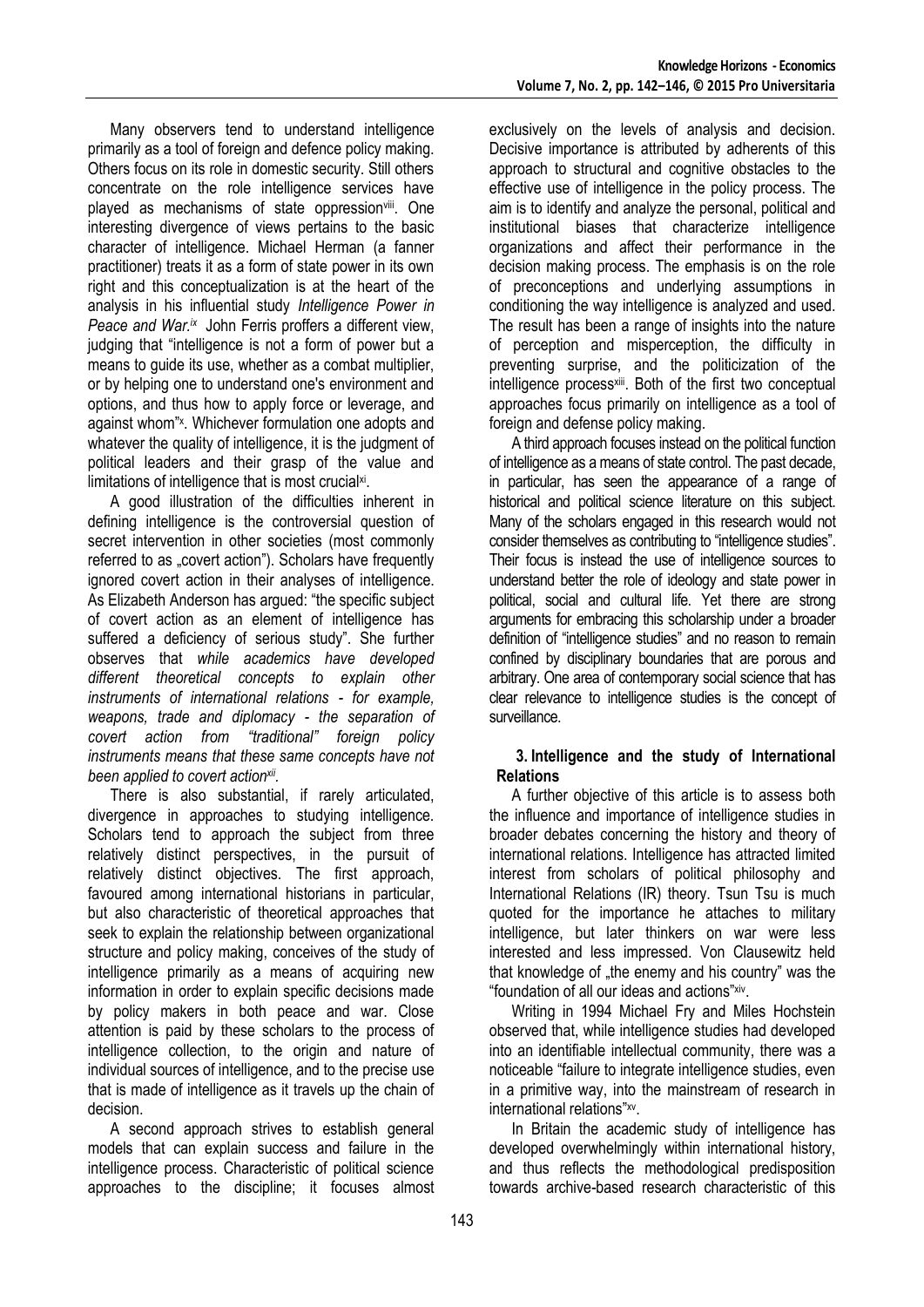sub-discipline. Common methodological cause between British and US historians has not prevented robust and fruitful exchanges and debates on the subject<sup>xvi</sup>. In North America, however, political scientists have played at least as prominent a role as historians in the study of intelligence in international relations. Their contributions have provided students of intelligence with a range of theoretical reflections on the nature of intelligence and its role in decision making. But interest in intelligence within the political science community has been confined mainly to those scholars working on theories of decision making. Intelligence is all but absent, conversely, in the work of most international relations theorists, and does not figure in key IR theory debates between realist, liberal institutionalist, constructivist and post-modernist approaches. It is interesting to note that, while there exists an implicit (and sometimes explicit) assumption that the study of intelligence falls within the realist camp, contemporary neo-realist writers have largely ignored intelligence in their reflections.

Rathmellxvii argues that intelligence services must make radical changes in terms of both conceptual approach and organizational structure to adapt to the social, cultural and technological conditions of the twentyfirst century. The end result is what Rathmell calls the "fragmentation" of threat. What is needed, he argues, are different conceptual approaches to understanding the nature of security threats and radical changes in the way intelligence agencies collect and process knowledge on these threats. Obvious questions arise about how these new approaches might be implemented in practical terms. What is also necessary is greater awareness of the political role of the analyst in the construction of threats and threat assessments for makers of security policy of all kinds<sup>xviii</sup>.

The self-image of British intelligence professionals is that of turning information into wisdom and "speaking truth unto power". Understanding the conceptual and organizational dimensions of intelligence is central to understanding British intelligence. This self-image, so central to the identity of the public servant, has been the cornerstone of both the structure and the culture of British intelligence. It is represented as the fundamental safeguard against the politicization of intelligence, which is often alleged to be a defining characteristic of autocratic and totalitarian regimes. Clearly this image of an independent and apolitical intelligence community has been called into serious question by the "Iraq Dossier" affair. Much of the study of intelligence concerns the relationship between power and knowledge, or rather the relationship between certain kinds of power and certain kinds of knowledge.

A sophisticated exponent of this view has been Michael Herman, writing on the basis of 25 years' experience at Government Communications

Headquarters (GCHQ) and the Cabinet Office. Herman has received wide acclaim for his expositions of the process of intelligence and has been described as "an historian and philosopher of intelligence"xix. Although an advocate of broadening the scope of the subject, Herman's primary aim is to promote greater public understanding of intelligence. Yet, it is also undeniable that, in engaging with critical issues about the practice of the intelligence process, Herman seeks to legitimize that process. The work of both Herman and Cradock epitomizes the prevalent self-image of the intelligence mandarin as providing objective, "policy-free" analysis<br>to decision makers. Sir Percy Cradock's to decision makers. Sir Percy Cradock's characterization of the JIC and its staff as "having an eye always to the future and to British interests, and free from the political pressures likely to afflict their ministerial masters" reflects the self-image of the intelligence community as guardian of the national interest against transient and feckless politicians.

The idea of speaking truth unto power has clear bearing on the relationship between government and academia. But only recently, has a culture of greater openness begun to foster greater engagement between Britain's intelligence community and its universities. Further evidence of engagement was the appointment of academic historians to write the centenary histories of MI5 and SIS.

The professional and public responsibility of academics who study intelligence is to foster greater understanding of the nature and role of intelligence, including not only its value but its limitations. These include understanding the limitations of our knowledge of what is done in secrecy by the government. Nevertheless, the opportunities for studying intelligence in Britain, and the opportunities for studying intelligence in Britain, and the opportunities to study them by means of differing methodological and theoretical approaches have never been more propitious.

Michael Herman and Richard Aldrich have both provided useful reflections on the nature of international intelligence co-operation<sup>xx</sup>. This will assist the growing number of scholars now researching the potential role of intelligence in international organizations such as NATO, the European Union or the United Nations<sup>xxi</sup>. Important work has also been undertaken on the role of intelligence in international police work. The changing parameters of intelligence collaboration after September 11, and increased public awareness of this cooperation, suggest that this will be an area of great potential growth in the field. When a British arms dealer was arrested in August 2003 attempting to sell a surface-to-air missile to FBI agents posing as terrorists, news of the role of SIS and MIS was immediately made public, illustrating changing attitudes towards disclosure as well as in practicexxii. One neglected aspect identified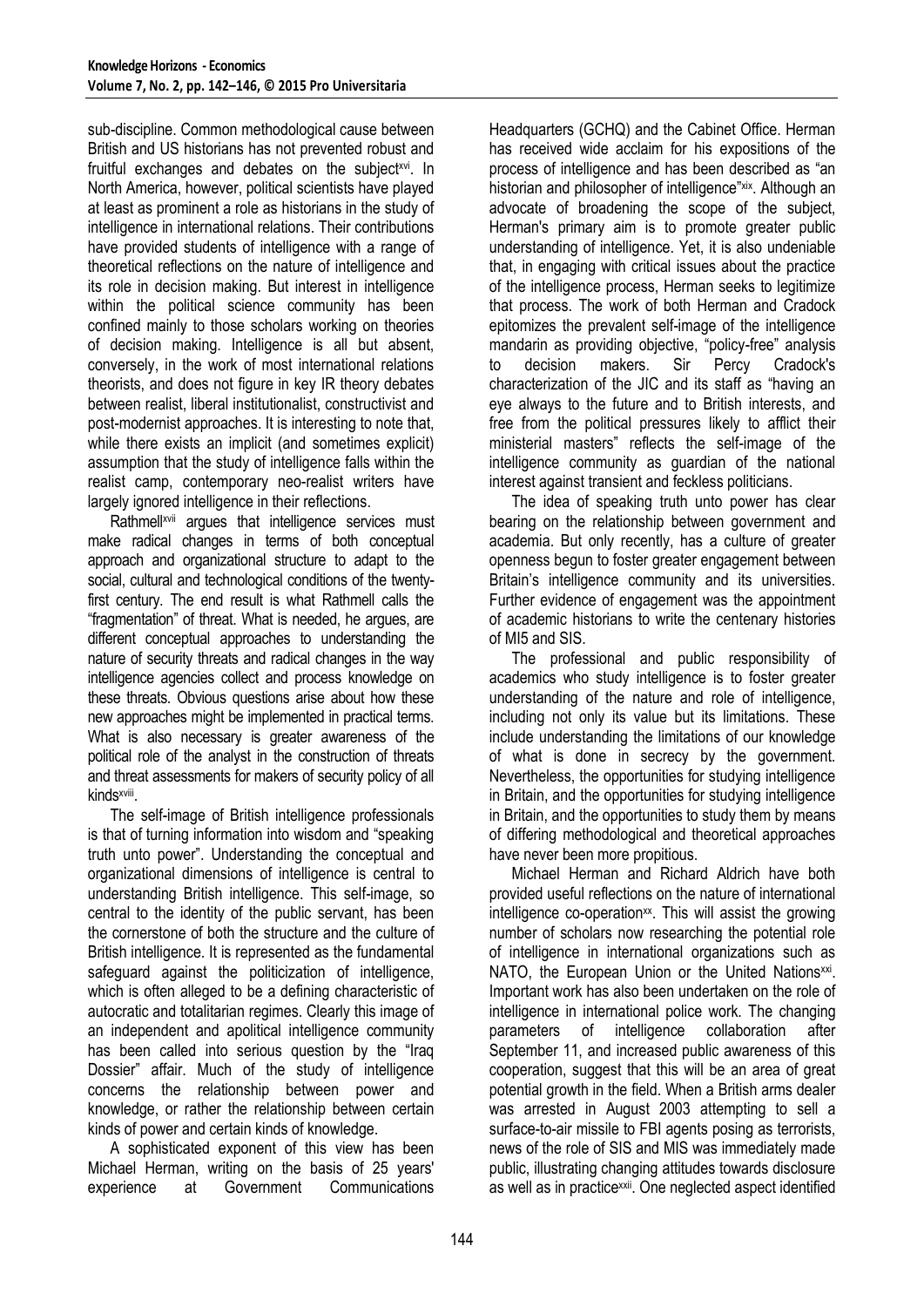by Len Scott in this collection is the role of intelligence services in conducting clandestine diplomatic activities with adversaries, both states and non-states<sup>xxiii</sup>.

Nowadays, the successful prosecution of the present "war on terror" depends largely on the ability of national intelligence services to collaborate with one another effectively in rooting out international terrorist cells. The relationship between politics and intelligence has never been more important. There is a clear need for more systematic study of this area.

# **4. Conclusions**

The publication in 1946 of the lengthy and detailed Congressional Report on Pearl Harbor attack provided the primary raw material for one of the founding texts in the intelligence studies canon<sup>xxiv</sup>. Roberta Wohlstetter's marriage of communications theory with detailed historical research in *Pearl Harbor: Warning and Decision* demonstrated the rich potential of an interdisciplinary approach to the study of intelligence and policy making<sup>xxv</sup>. Whether or not the recently published Congressional Report on the surprise attacks of September 11 produces another seminal text, the events of the past three years are bound to have profound implications for the study of intelligence.

Michael Herman has argued that, Governments and people's views of intelligence will be permanently affected by the events of September 11<sup>xxvi</sup>. While this is debatable, it is undeniable that intelligence occupies a more prominent place in the public sphere than ever before. Quite apart from the fabrication of secret intelligence on Iraq, debates about the practice of intelligence now take place on a scale and at a level that would have been inconceivable three years ago. Issues such as the relative importance of human intelligence as against "technical assets", the importance of international intelligence collaboration and the cognitive obstacles to effective analysis and warning have all been debated. As Wesley Wark is surely right to argue: "Learning to live with an openended "war on terrorism" will mean learning to live with intelligence"xxvii. These developments will doubtless provide both challenges and opportunities to scholars interested in the study of intelligence.

Should the terror attacks in New York and Washington force us to rethink the subject we are studying? Will they change the nature and conduct of intelligence operations forever? If so, how will this affect the study of intelligence and its role in world politics? These are questions that bear further reflection in any exercise aimed at establishing a future agenda for intelligence studies. The evidence so far suggests that, while the role of intelligence in international politics has certainly evolved, and scholars will have to adjust to its

evolution, the changes may not be as revolutionary as they first appeared. As in other areas of world politics, the immovable object of change confronts the irresistible force of continuity.

It is true that there was no Pearl Harbor precedent for the debates about the ethical restraints on intelligence activity. Nor was there much public discussion of the need for trans-national intelligence cooperation. These differences reflect changes that have taken place in world politics since the Second World War. International norms have evolved and now place greater limitation on the exercise of power than those that existed during and after the Second World War. Globalization, and in particular advances in information technology, have thrown up new challenges that require new solutions. But there are nonetheless remarkable parallels between debates over Pearl Harbor and the aftermath of September 11. In both instances, predictably, the overwhelming focus was on learning lessons and prescribing policies. Many of the themes are very similar: the inability to conduct effective espionage against a racially or culturally "alien" adversary; the failure to organize and co-ordinate interservice intelligence collection and analysis; the lack of resources for both gathering, translating and analyzing intelligence and, finally, the failure of political leaders to understand the value and limitations of intelligence. The surprise attack on United States territory in December 1941 killed over 2,000 people and precipitated the United States' entry into war in Europe and Asia. Pearl Harbor portended a transformation in the US role in world politics, and indeed in world politics itself. The surprise attack on United States territory on September 11, 2001 killed a similar number of people (though these were not military personnel and included many hundreds of non-Americans). It too precipitated US wars - in Afghanistan and Iraq. How far it has transformed world politics will remain open to debate. The context in which intelligence is conducted and studied continues to change. This collection will hopefully provide some guidance and illumination along the dimly lit pathways that lie ahead.

## **Notes & References**

<sup>&</sup>lt;u>.</u> <sup>i</sup> *The Study of Intelligence in Theory and Practice*, Intelligence and National Security, Vo1.l9, No.2, Summer 2004, pp.139 - 169.

ii Sherman Kent, *Strategic Intelligence for American World Policy* (Princeton, NJ: Princeton University Press 1949).

iii Christopher Andrew and David Dilks (eds), *The Missing Dimension: Governments and Intelligence Communities in the Twentieth Century* (Urbana, IL: University of Illinois Press 1984).